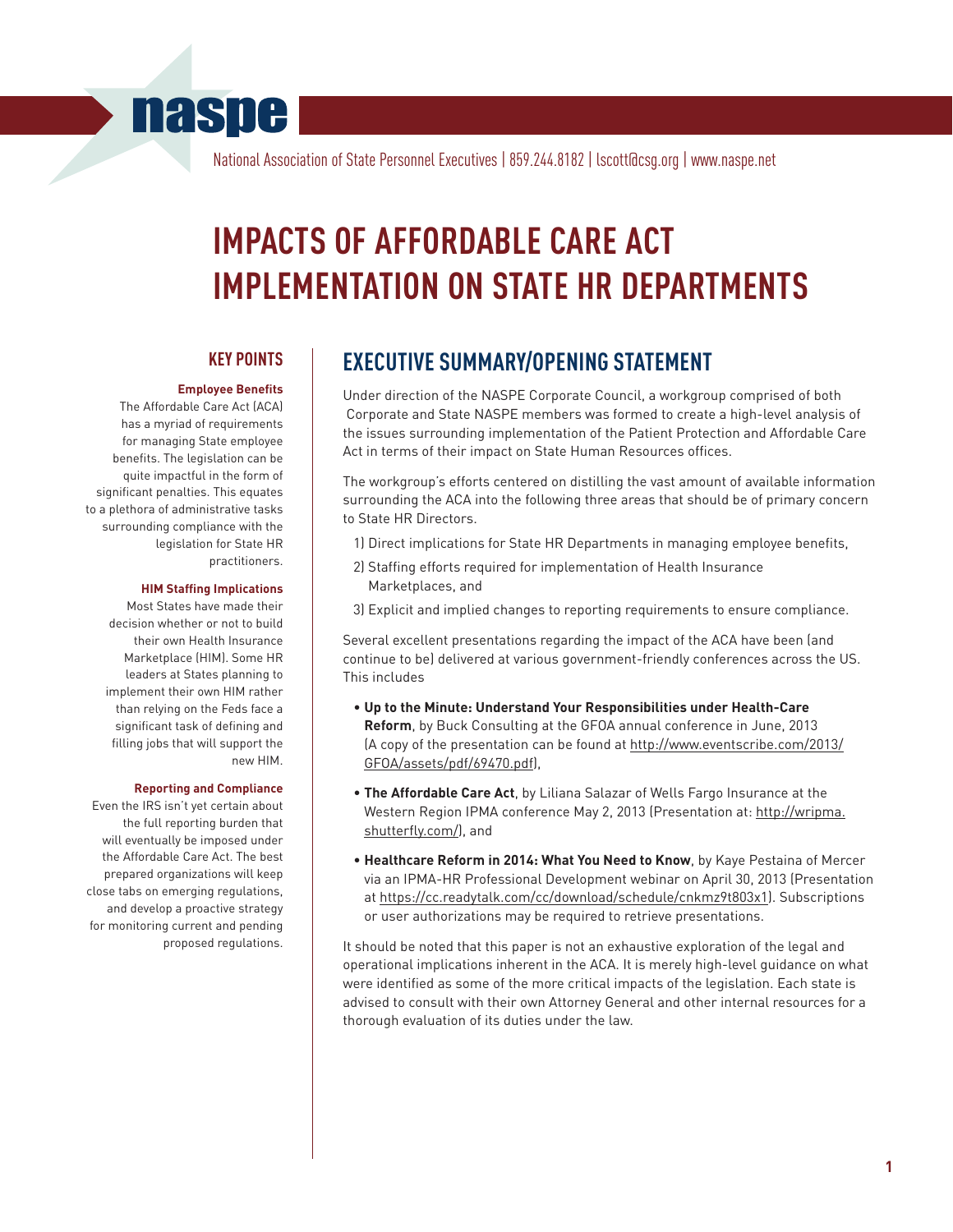# **ACA IMPACTS ON STATE HR DEPARTMENTS FOR MANAGING EMPLOYEE BENEFITS**

Last year NASPE published a White Paper entitled "Challenges & Current Practices in State Employee Health Care" which highlighted the varied reactions by states to the ACA. In 2013, State government employers will see significant new changes for the health coverage they offer their employees. New

pricing rules and new product design mandates (including those now delayed until 2015) will have a significant impact on the cost of care in 2014 and beyond. State employers may not feel the impact as significantly as the individual and small group market, but they will have new cost sharing and maximum out-of-pocket rules that will likely impact their rates.

**naspe** 

The ACA also includes a number of fees and taxes that will affect the cost of health care for employers. While the exact cost may differ for each state based on location and plan design offered, increases are a distinct possibility. Four of the key new fees include the Patient-Centered Outcomes Research Institute

"State employers may not feel the impact as significantly as the individual and small group market, but they will have new cost sharing and maximum out-of-pocket rules that will likely impact their rates."

(PCORI) Fee, Insurer Fee, Transitional Reinsurance Fee and the Risk Adjustment Fee. The full impact on the cost of care from these fees and taxes are unknown as evidenced by the following competing studies (See footnote to competing studies). With regard to taxes, the best source is the IRS publication: http://www.irs.gov/uac/Affordable-Care-Act-Tax-Provisions.

State employers will also need to notify employees about the exchange and explain how their benefit package compares to exchange policies. According to a Segal Study from Spring 2013, the majority of state employees are enrolled in plans comparable to a "gold" plan on the exchanges. Granted, large groups cannot enter the exchange market until 2017, however some employees could find a more affordable plan through their state exchange. This could apply to certain low-income state employees who receive a low contribution from the state, and there could be an even greater impact to the retiree population. Depending on the generosity and affordability of a State's plan compared to available Marketplace offerings, retirees who have a lower income level may elect to switch.



Source for image: © 2013 Wells Fargo Insurance Services USA, Inc. All rights reserved. No reprints without permission

As we all know, some states have significantly unfunded liabilities for retiree health care and the so-called silver tsunami will make covering the post-employment health insurance requirement even more difficult. It has been suggested that the marketplaces may help reduce this burden. For limited income retirees, the HIMs may offer affordable alternative plans and allow states to access federal tax subsidies. The many unanswered questions, such as those around offered plan details and the cost of coverage on HIMs, may delay this initially. Some fear that if the HIMs are flooded with older and sicker retirees and don't attract the younger healthier population, they may become less affordable. Finally,

the Children's Health Insurance Program (CHIP) enrollment for children of state workers is allowed for the first time under the ACA. Some states are helping low-income employees sign up.

On July 2nd 2013, the White House announced that it would delay the ACA's employer mandate until 2015. Along with all other employers of over 50 persons, this announcement gives States what some would argue is a much-needed reprieve. Still, unless the delay eventually leads to repeal of that portion of the act (as some pundits suggest), the employer mandate for full-time employees beginning in 2014 is going to impact state governments. With 30 hours/week (130 hours/month) now considered as fulltime, states have been grappling with how avoid incurring penalties for seasonal workers who may be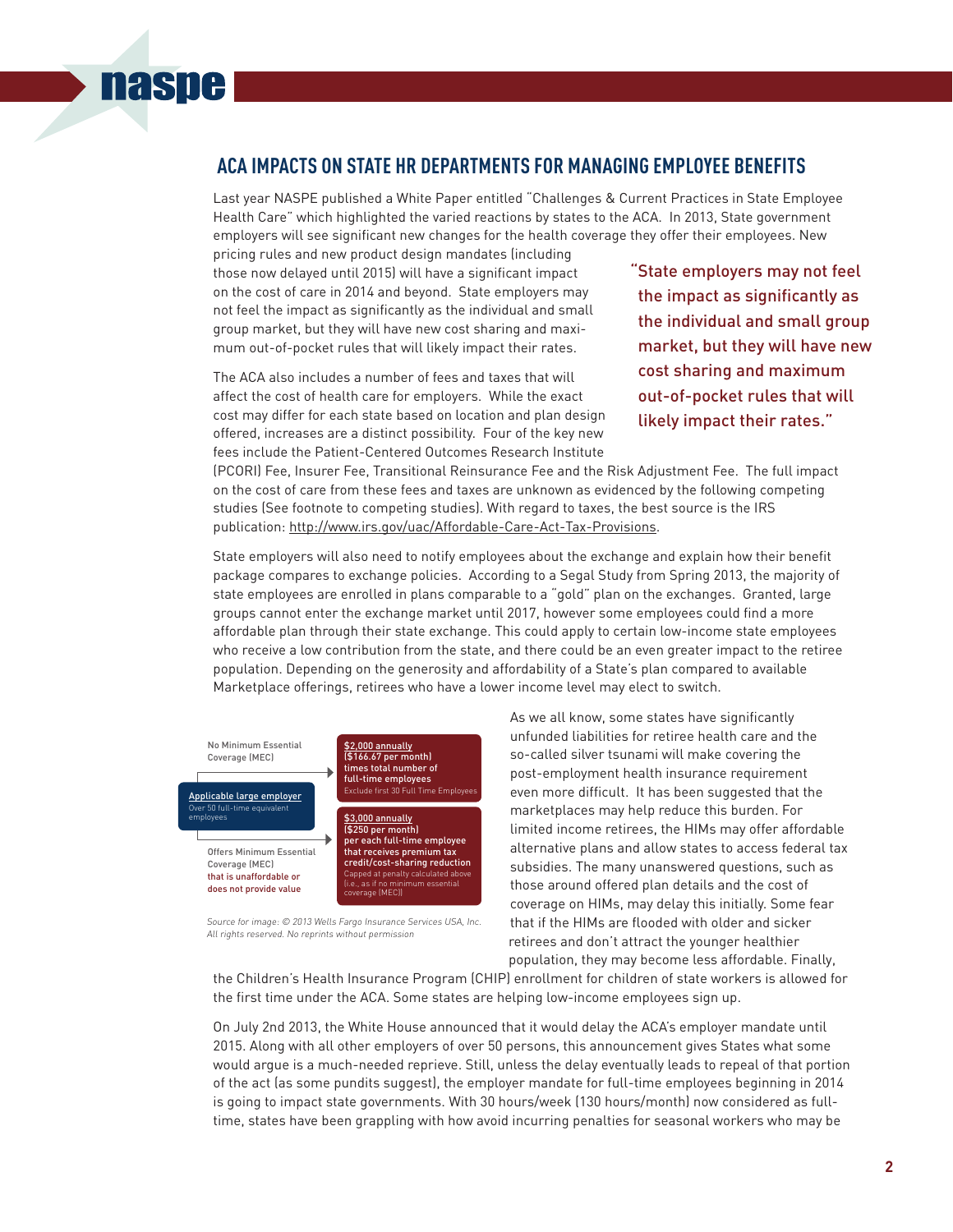

eligible. Depending on the circumstances, employers can be subject to a penalty of \$2,000 or \$3,000 per full-time worker (see chart at left). While a safe harbor rule exists (e.g., States who offer compliant coverage to at least 95 percent of their eligible employees are exempted from penalties), for these part-time and seasonal employees states must decide who will be offered health benefits and who can be directed to the exchange. A state can strategically define its measurement period to control which seasonal employees are eligible for coverage – using metrics to ensure compliance will be critical here (see the Reporting and Compliance section below). Beyond that, will employers intentionally limit work hours to avoid coverage? Other remaining questions: Will spouses of this group be covered? What will the IRS rule with regard to whether States are single employers (encompassing all legislative, judicial, higher education, etc. groups)?

Another area of concern surrounds calculating eligibility for re-hires. Along with a great deal of other useful information, the January 4th Legislative Alert from WeIls Fargo Insurance provides this guidance around termination of employment and resumption of service rules (paraphrased for brevity): "Employees rehired after termination of employment will be treated as new employees if the employee incurs a period of at least 26 consecutive weeks for which no hours of service are credited, or if the period with no credited hours is at least four weeks

"…States are grappling with how avoid incurring penalties for seasonal workers who may be eligible [for health insurance benefits under ACA]."

long and is greater than the employee's period of employment immediately preceding the period with no credited hours of service." (Legislative Alert, IRS and Treasury Department issue proposed regulations on health care pay or play mandate, Wells Fargo Insurance; January 4, 2013). It is important to note that these rules may shift, and it is best to have your attorney evaluate them prior to acting.

Finally, the 2013 NASPE White paper ranked "disease and chronic care management" and "wellness and prevention" as the top two employee health care priorities. New guidance addresses the implementation of wellness incentive programs (which fall under HIPAA's wellness incentives) to ensure the programs are made available to all similarly situated individuals. The Notice of Proposed Rulemaking (NPRM) provides proposed rules on the extension of existing nondiscriminatory protections, and the size of the reward, as it relates to total cost of coverage. As with other provisions of the ACA, state employers may not feel as great an immediate impact as the individual and small group market will. In any case, these provisions will influence the shape and direction of all wellness and disease management programs.



#### State Decisions on Health Insurance Exchanges and the Medicaid Expansion, as of June 14, 2013

Source for picture: http://kff.org/health-reform/state-indicator/ state-decisions-for-creating-health-insurance-exchangesand-expanding-medicaid/#map

# **STAFFING IMPLICATIONS OF VARIOUS HEALTH INSURANCE MARKETPLACE MODELS**

The Federal government is pouring billions of dollars of aid into the States to help with ACA implementation, with the lion's share of the grant funds earmarked to pay for first year implementation costs. A proportion of those initial costs will be absorbed by IT initiatives, but the costs of staffing around Health Insurance Marketplaces (HIM), whether State run, State-Federal partnerships, or federally managed should not be underestimated. Due to strong guidance within the legislation, Marketplaces will be heavily automated and geared towards self-service. As programs mature, staffing costs should taper off to a manageable status quo.

The 17 states that have declared a state-based exchange as of this writing are banking on being able to assimilate their share of that grant money into their economies. Those who have additionally elected to implement Medicaid expansion may be able to leverage their existing Medicaid eligibility assessment resources for HIM to

some extent. Pre-existing organizational structure, job descriptions, and trained staff should help drive costs down.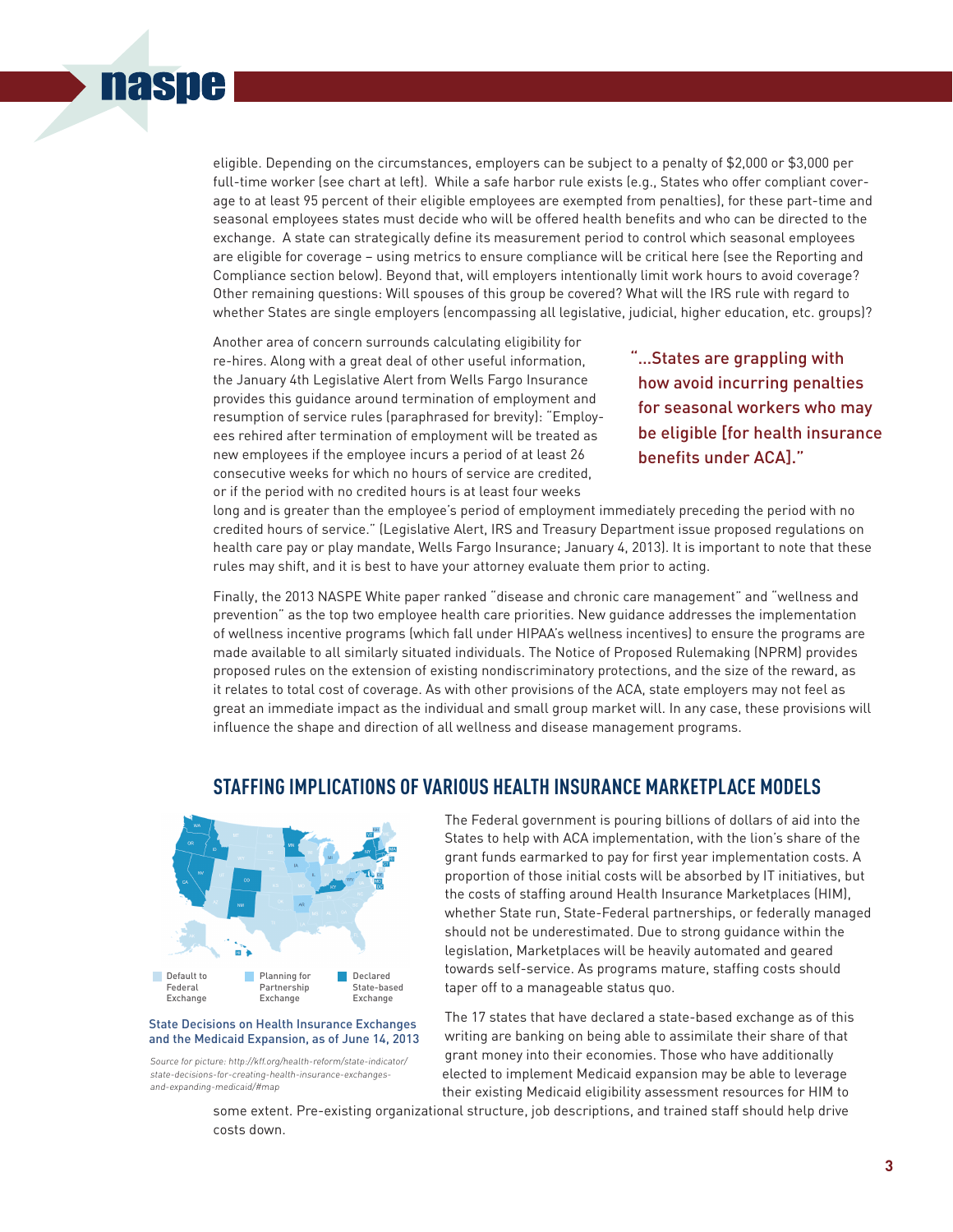

Regardless, spinning up a State-run Marketplace will require a mammoth effort on the part of State HR offices. Creating an organization and developing comprehensive job descriptions are the first steps towards staffing the Marketplace, but the bulk of the workload comes with recruiting, training, and maintaining the new workforce. According to the Henry J.

"…spinning up a State-run Marketplace will require a mammoth effort on the part of State HR offices."

Kaiser Family Foundation, Marketplaces must among other things "…allow consumers to apply for and enroll in coverage online, in person, by phone, fax, or mail and provide culturally and linguistically appropriate assistance. To do this, states must provide access to telephone call centers, build a website with information about insurance options and application assistance, and create a Navigator program to improve public awareness and facilitate enrollment. The IT system must seamlessly determine eligibility for public programs, such as Medicaid or the Children's Health Insurance Program (CHIP), and determine premium tax credits and cost-sharing subsidies for those purchasing insurance through the marketplace." (http://kff.org/health-reform/issue-brief/establishing-health-insurance-exchanges-an-overview-of/). Existing Medicaid resources notwithstanding, these requirements represent increased headcount in at least three main areas: change management resources, technical personnel to implement and manage systems, and call center staff to assist applicants with eligibility questions as well as process and self-service issues.

For State employees in general, and especially for Medicaid eligibility staff, ACA provisions present significant differences in what benefits options are available and how they are managed. For this reason it is important to set aside funding for change management efforts, whether internally staffed or outsourced.

Arguably the biggest challenge will be the recruitment of system implementation and management personnel, as well as call center staff who can '…provide culturally and linguistically appropriate assistance …' and help every day citizens untangle the premiums, tax credits, and cost-sharing subsidies that might apply in a given case. Competing in a dwindling talent market at State wage levels is tricky enough — and these kinds of skills don't grow on trees, as they say, in any employment market. Since many State governments are located in smaller cities, these positions will be even harder to fill. Innovative employment policies and recruitment strategies will be a necessary ingredient for success. For example, organizations may look towards developing facilities in their larger markets, and creating more open policies around work location flexibility and/or telecommuting. Accommodating flexible hours may be another way to lure the right candidates in. And finally, another potentially viable strategy is training: agencies may elect to 'skill-up' elements of their existing workforce, or consider bringing in candidates with partial skillsets and training to fill the gaps.

"Arguably the biggest challenge will be the recruitment of system implementation and management personnel, as well as call center staff . . . Innovative employment policies and recruitment strategies will be a necessary ingredient for success."

Only seven states have currently elected to enter into a State-Federal partnership Marketplace. Still, this model deserves a brief mention here as they will still be impacted by staffing requirements as applicable. States electing this model "…may administer plan management functions, inperson consumer assistance functions, or both, and HHS will perform the remaining Marketplace functions." (http://kff.org/health-reform/state-indicator/healthinsurance-exchanges/). Clearly, they will need to deal with some of the issues mentioned above depending on the details of their chosen approach. They will also need to set up a Navigator program to support outreach and education.

Finally, the bulk of States have elected to default into the federally-facilitated Marketplace (27 at this writing). These States have chosen to mitigate the risks around ACA implementation by leveraging Federal resources. However, the best-managed of these will still invest in change management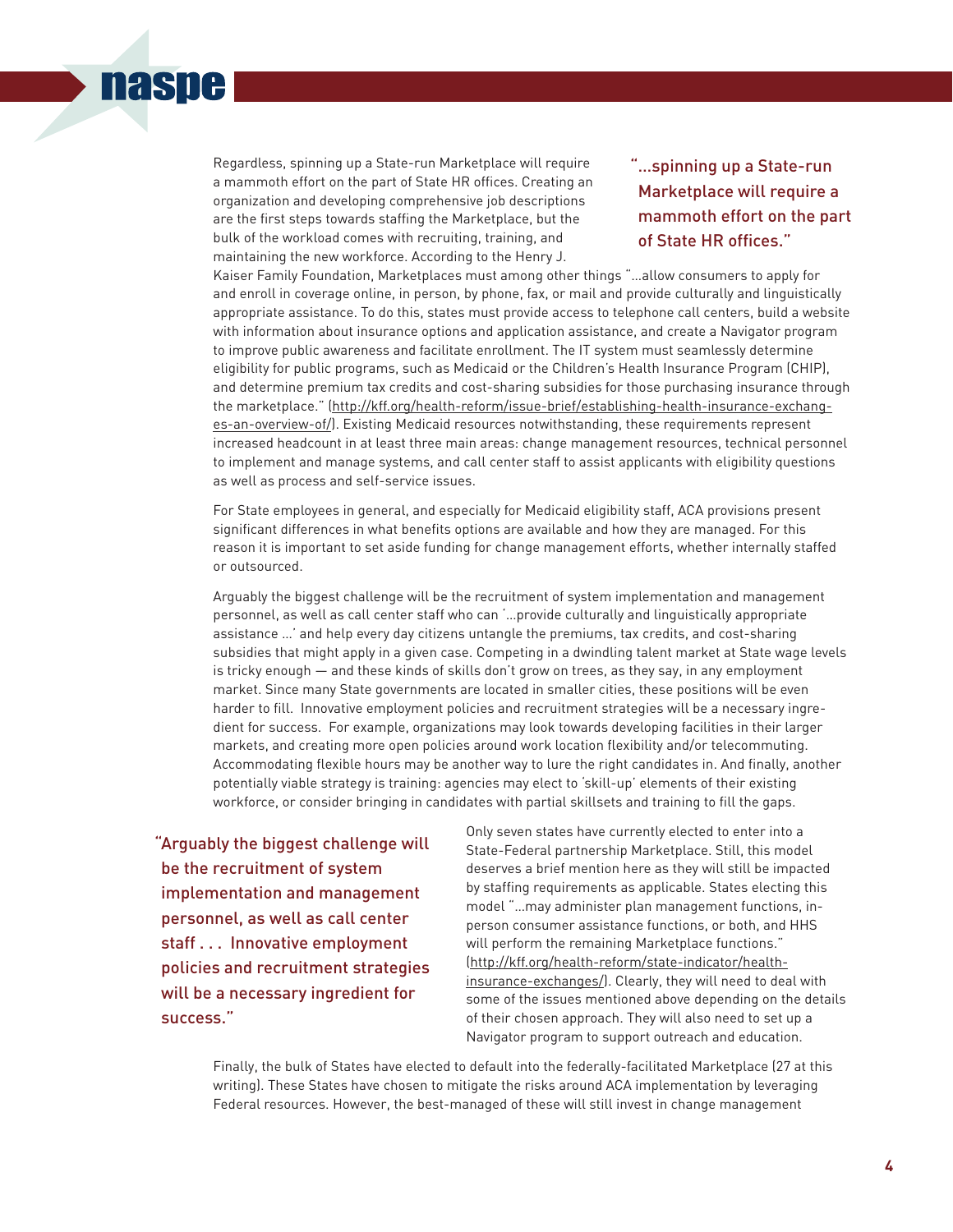

#### **STATES MAY WISH TO CONSIDER INCLUDING THEIR OWN HEALTH INSURANCE OFFERING ON THE HIM**

A core goal of the ACA is that health insurance exchanges will be marketplaces that offer affordable high-quality health insurance options. Exchanges will create lower costs by increasing competition among private insurance plans, provide one-stop shopping to eligible consumers and with tools to compare benefits, pricing and quality, and offer greater benefits and protections by creating a marketplace that will allow employers and consumers to choose from high quality benefits plans.

The benefits included by States with self-insured health-insurance offerings are typically very robust in comparison with traditional commercial plans. In these cases, it is possible that offering the State's plan in the Marketplace may offer another way to fund the ongoing costs of the ACA and State HR in general.

# **ACA RELATED CHANGES TO EMPLOYER REPORTING AND COMPLIANCE OBLIGATIONS**

The NASPE team's research on ACA implementation turned up the following statutory and implied areas surrounding reporting and compliance obligations with which State HR Executives may be concerned. We have lumped compliance and reporting together, as the ability to track and measure compliance will be dependent on an organization's ability to stay abreast of internal workforce metrics via complex analytical reporting.

**naspe** 

### **POSSIBLE W-2 CHANGES TO TRACK ACA/EMPLOYEE HEALTH INSURANCE PARTICIPATION**

... it is critical for state governments to carefully document the reasons for any adverse employment decision which affects an employee who may be engaged in activity the ACA views as protected."

Effective for the calendar year 2012 (issued in early 2013), Federal W2's for state employees who qualify for healthcare coverage under the ACA must reflect the value of employer sponsored health coverage. The value of the coverage will be shown in W2 form Box 12 with code DD. The IRS has been emphatic that the new values required to be reported are not taxable and that the sole purpose of the change is to make employees aware of the total cost of their employer sponsored plans. Many employees pay a payroll deduction for some of the cost of their health plans and amounts to be reported include both the employer and employee amounts. More information can be found at ACA - IRS guide for employers - reporting group health insurance costs or http://www.irs.gov/pub/irs-drop/n-11-28.pdf.

The following IRS site regarding ACA Tax Provisions may also prove helpful: http://www.irs.gov/uac/ Affordable-Care-Act-Tax-Provisions

#### **BE PREPARED TO JUSTIFY THAT ADVERSE ACTIONS AREN'T RELATED TO ACA ELIGIBILITY**

Section 1558 of the ACA amends the Fair Labor Standards Act (FLSA) to prohibit employers from retaliating against any employee for engaging in any activity that is protected by the ACA. A new retaliation claim has been created for employees to file with the Department of Labor, and in federal court, against their employer. Because of the relatively short timeframes associated with these claims, it is critical for state governments to carefully document the reasons for any adverse employment decision which affects an employee who may be engaged in activity the ACA views as protected. Equally critical is the ability to lay hands on that documentation quickly in the face of a claim; this suggests that said documentation should be closely associated with the employment system of record for quick retrieval.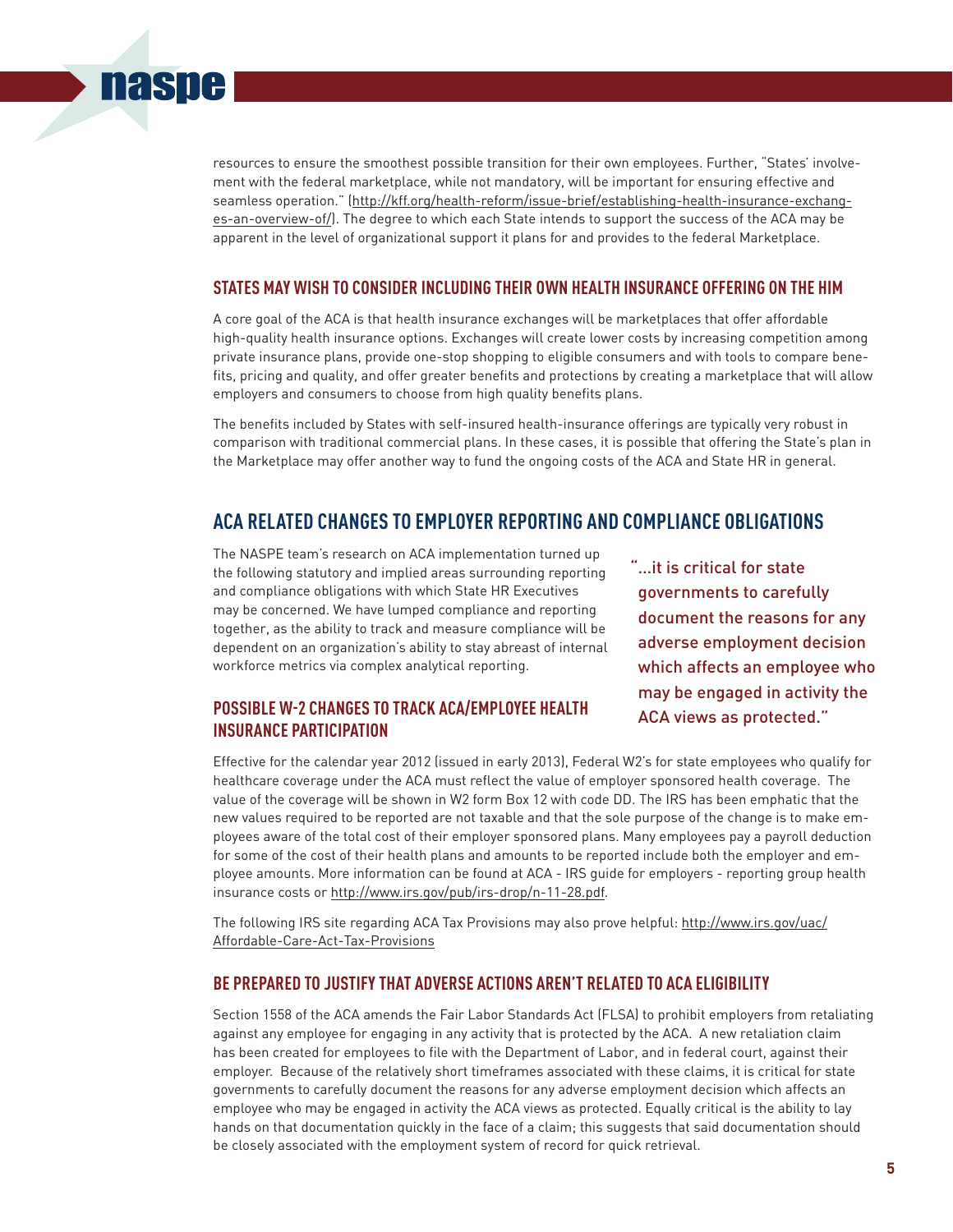#### As with any complex piece of legislation, the devil is in the details of the amendment and a careful review by your legal team is strongly advised. For more information on Section 1558 visit: http://www.whistleblowers.gov/acts/aca.html.

#### **EMPLOYERS BEAR THE BURDEN OF PROOF**

**naspe** 

Section 1558's employee-friendly burden of proof dictates that the employee must prove by a preponderance of the evidence that his or her participation in a protected activity was a contributing factor in the action taken against him or her by the employer. The burden then shifts to the employer to prove by clear and convincing evidence – a much more difficult burden of proof - that the employer would have taken the same action against the employee if the employee had not engaged in the protected conduct.

This provision is indicative of a broader theme in the legislation: that in order to avoid penalties and other repercussions associated with Health Care Reform, employers must initiate and maintain deep documentation and be able to provide complex analytics as proof of compliance in the event of an employee claim or federal inquiry.

For example, the law includes provisions that plans must be affordable and provide 60% actuarial value, or meet one of

"…in order to avoid penalties and other repercussions associated with Health Care Reform, employers must initiate and maintain deep documentation and be able to provide complex analytics."

three safe harbor options. Affordability is a function of employee earnings, and requires that plan premiums be measured against income. If the variability of wages from one position to the next doesn't complicate these calculations enough, every potential change of an employee from part- to full-time will require an affordability check, and system-wide pay decreases which have been common in recent years would be very likely to carry an accompanying premium reduction to ensure compliance. It stands to reason that States must keep appropriate records of the results of these calculations.

Further, "Plan Affordability" requires an analysis of the actuarial value of the plan, because actuarial value is a measure of the plan's generosity. Minimum Value, on the other hand, is the minimum actuarial value that all plans must provide: 60 percent. To determine actuarial value or minimum value, plans can either use calculators or design-based safe harbor checklists provided by the federal government.

#### **REPORTING/ANALYTICS REGARDING WORKFORCE ELIGIBILITY METRICS**

The ACA is driving a number of mandates, but a basic premise of the legislation is that employers must offer "affordable" health coverage (as mentioned above) to all employees working an average of 30+ hours per week in a month. Failure to comply could result in fines of \$2,000 or even \$3,000 per employee per incident as outlined earlier in this brief. Insight into worker groups hovering in and around the 30-hour work week will likely drive a need for reporting and analysis, some salient examples of which include:

- **- Look Back:** States will need timekeeping, analytical and ad-hoc reporting tools to look back and analyze worker groups to see who should have been full-time based on the new rules of 30+ hours average/week in a month.
- **- Look Back/Stability/Monitoring:** Timekeeping data should be analyzed across measurement periods to determine whether employees' statuses should be changed from part-time to full-time (or vice-versa) within the HR system of record. This should also trigger the initiation of the benefits eligibility process and enrollment via whatever manual or automated methods the State may have in place. Automated solutions are advised as they facilitate reporting real-time reporting, which will be critical to maintaining compliance.
- **- Monitoring/Scheduling/Analytics:** States may choose to proactively evaluate workforce schedules on an ongoing basis in order to prevent employees who are intended to be part-time from inadvertently crossing the 30+ threshold. Again, States who aren't doing so already will want to consider the use of consolidated